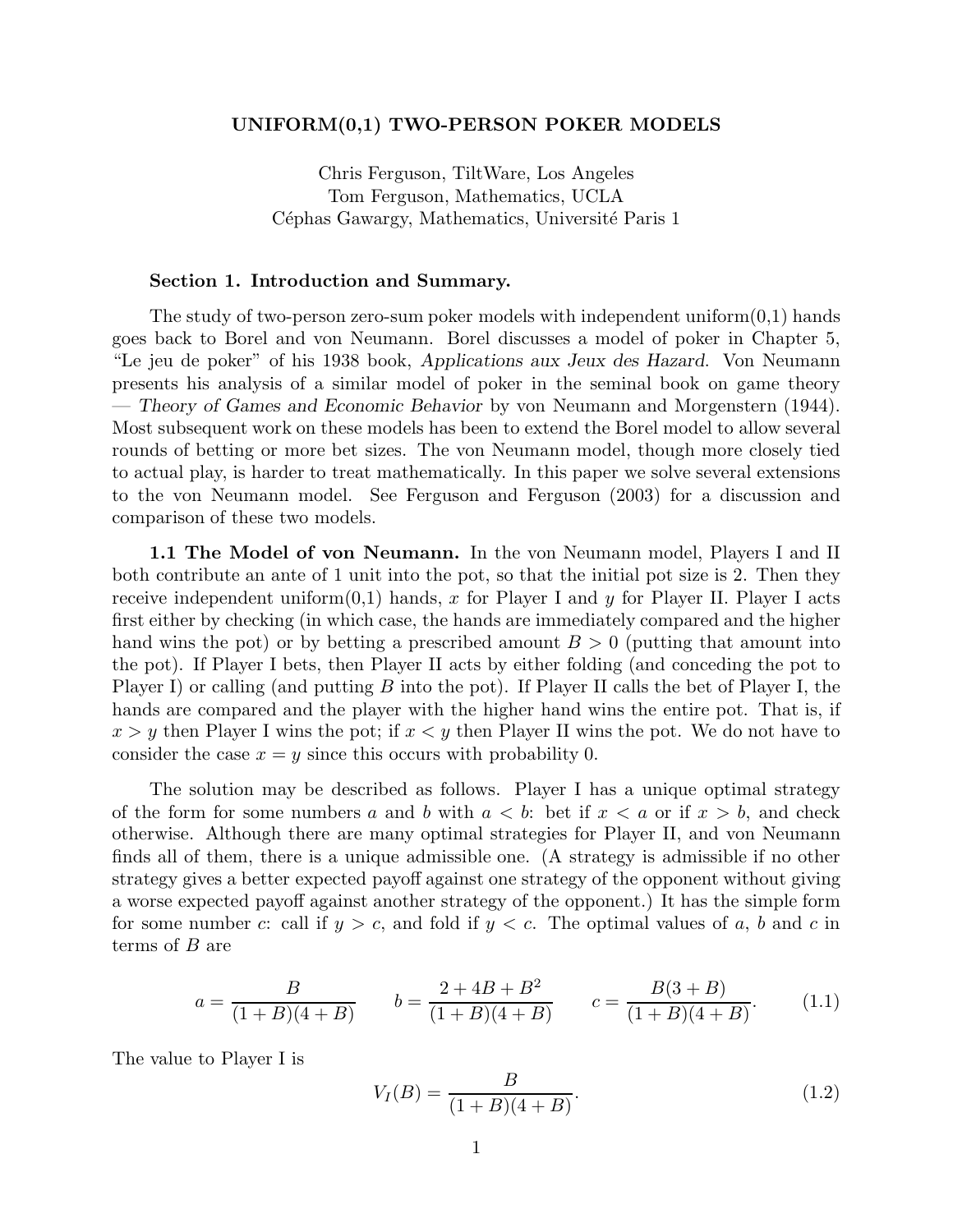Since this is positive, the game favors Player I. When  $B = 2$ , the bet is the size of the pot (the maximum bet in pot-limit poker), and we have  $a = 1/9$ ,  $b = 7/9$ , and  $c = 5/9$ , and the value is  $v(2) = 1/9$ .

The region  $x < a$  is the region in which Player I bets as a bluff. It is noteworthy that Player I must bluff with his worst hands, and not with his moderate hands. It is interesting to note that there is an optimal bet size for Player I. It may be found by setting the derivative of  $V_I(B)$  to zero and solving the resulting equation for B. It is  $B = 2$ . In other words, the optimal bet size is the size of the pot.

**1.2. Summary.** In this paper, we treat three simple extensions of the von Neumann model. In Section 2, we allow Player II to bet if Player I checks. This game favors Player II. Both players bluff with their worst hands. In Section 3, we allow Player II to raise if Player I bets. Player I retains the advantage. An interesting feature of the solution is that the optimal size of the raise by Player II is the size of the pot. In Section 4, we allow either player to initiate the betting, followed by a raise of the other player. For simplicity, we restrict attention to pot-limit bet sizes. This allows Player I the possibility of the check-raise, sometimes called "sandbagging"; this is the tactic of checking with a very strong hand in the hopes that Player II will bet so that Player I can then raise. The possibility of bluff sandbagging also appears. We discuss briefly the changes in the optimal strategies needed for the limit poker case.

There are two important extensions of the von Neumann model in the literature. One, by Newman (1959), allows Player I to choose the bet size  $B$  as an arbitrary nonnegative number depending on x. Betting 0 is equivalent to checking. Newman's result may be summarized as follows. An optimal strategy for Player I is to check if  $1/7 < x < 4/7$ , to bet B if  $x = 1-(12/7)(2+B)^{-2}$  for  $x > 4/7$ , and to bet B if  $x = (4/7)(2+3B)(2+B)^{-3}$  for  $x < 1/7$ . An optimal strategy for Player II is to call a bet of B if  $y > 1 - (12/7)(2+B)^{-1}$ . The value is 1/7. Cutler (1976) solves the problem when the bets are restricted to an interval [a,b] on the positive real line, as in "limit poker".

In this model, Player I's optimal strategy gives away a lot of information about his hand; a bet of B tells Player II that Player I's hand is either  $1 - \frac{7}{12}(2 + B)^2$  or  $\frac{7}{36}(2 +$  $3B(2+B)^2$ . Such a strategy would be poor in the models treated in this paper where Player II is allowed to raise the bet of Player I.

The other important extension, by Cutler (1975), is to allow an unlimited number of raises under pot-limit rules, when each bet or raise must be the size of the pot. Cutler treats two cases. The first is when Player I is forced to bet on the first round. Thereafter the players in turn may fold, call or raise indefinitely until someone folds or calls. This is solved by recursion. In the other case, Player I is allowed to check on the first round, but he is forbidden to raise if he checks and Player II bets. This game is also solved completely. He says, "However, solving the problem with check raises appears to be quite difficult ... ". One of the objects of the present paper to solve a problem that allows check-raises with two rounds of betting.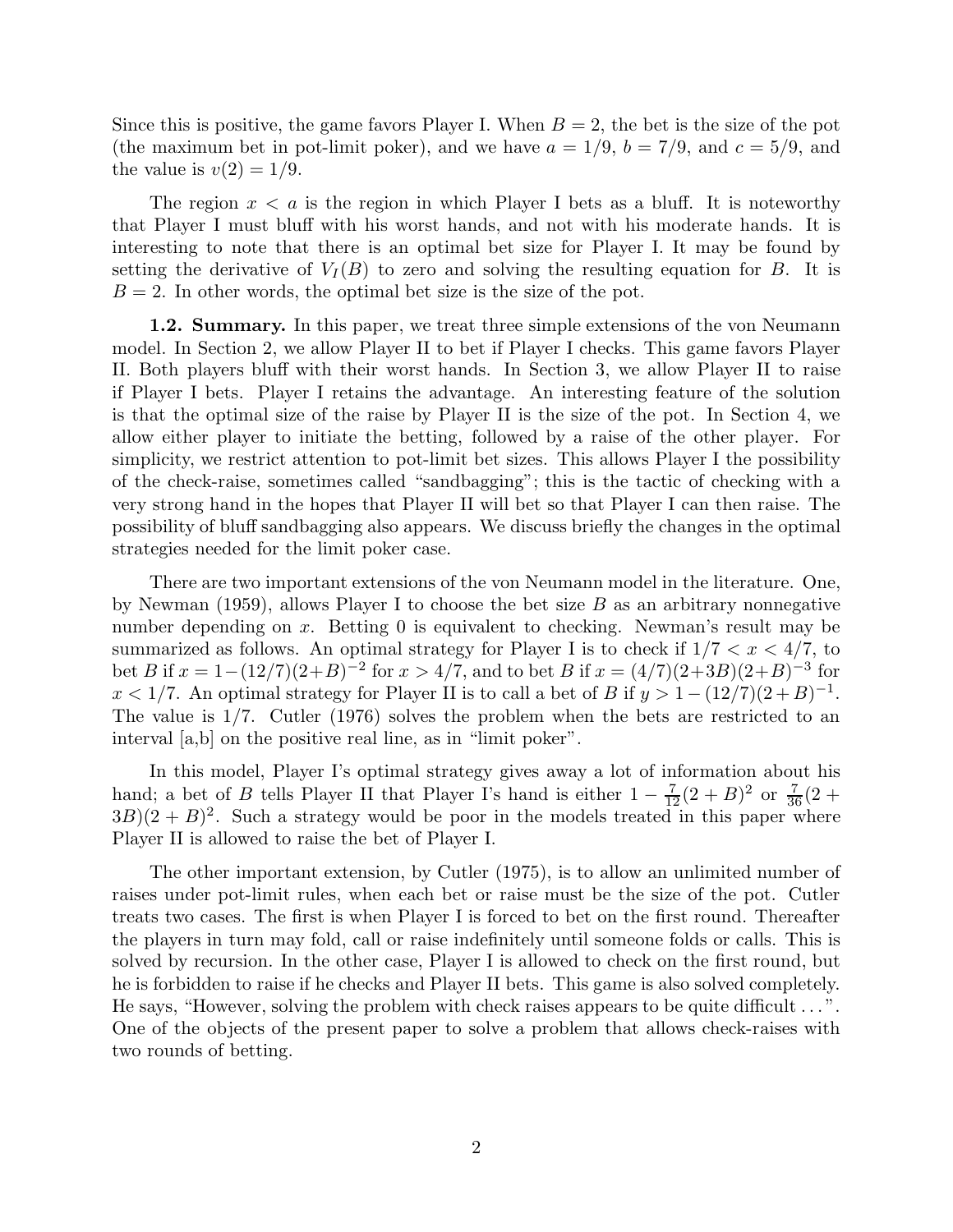## **Section 2. One Round of Betting.**

In the first extension of the von Neumann model, we allow Player II to bet if Player I checks. As before, Player I receives "hand"  $x$  and Player II receives "hand"  $y$ . It is assumed that x and y are chosen from a uniform distribution on the interval  $(0,1)$  and that x and y are independent. Throughout the play, both players know the value of their own hand, but not that of the opponent. Players ante 1 unit each, so the initial pot size is 2 units.

Player I acts first either by betting (adding a fixed amount  $B > 0$  to the pot), or by checking. If Player I bets, Player II may fold, in which case Player I wins the pot, or she may call by putting the amount  $B$  into the pot, in which case the hands are compared and the player with the higher hand wins the pot. However, if Player I checks, Player II may check, in which case the hands are compared, or she may bet the same amount  $B$ , in which case Player I may fold, conceding the pot to Player II, or he may call. The betting tree is in Figure 2.1.



Fig. 2.1. The Betting Tree.

**2.1 Conjectured Optimal Strategies.** For each  $x \in (0,1)$ , Player I has three choices; he may bet, check-fold (i.e. check and fold if Player II bets), or check-call (i.e. check and call if Player II bets). We will show there is an optimal strategy for Player I that divides the interval  $(0,1)$  into four regions. In the lowest region, say  $(0, a)$ , Player I will bet as a bluff. In the next region, say  $(a, b)$ , Player I will check-fold. In the third region, say  $(b, c)$ , Player I will check-call, and in the last region,  $(c, 1)$ , Player I will bet for value. We have  $0 < a < b < c < 1$ .

If Player I bets, Player II has two possible actions for each  $y \in (0,1)$ ; she may call or fold. We will show there is an optimal strategy for II that folds if  $y \in (0,d)$  and calls if  $y \in (d, 1)$  for some number d. If Player I checks, Player II may either bet or check. We will show that in this case, there is an optimal strategy for Player II that bets as a bluff if  $y \in (0, e)$ , checks if  $y \in (e, f)$  and bets for value if  $y \in (f, 1)$ . We have  $0 < e < f < 1$ .

We assume  $a < e < b < f < c$  and  $a < d < c$  and look for relations among these quantities that satisfy the principle of indifference at the boundaries. This principle states that if Player I receives hand  $x = a$ , for example, then against an optimal strategy of Player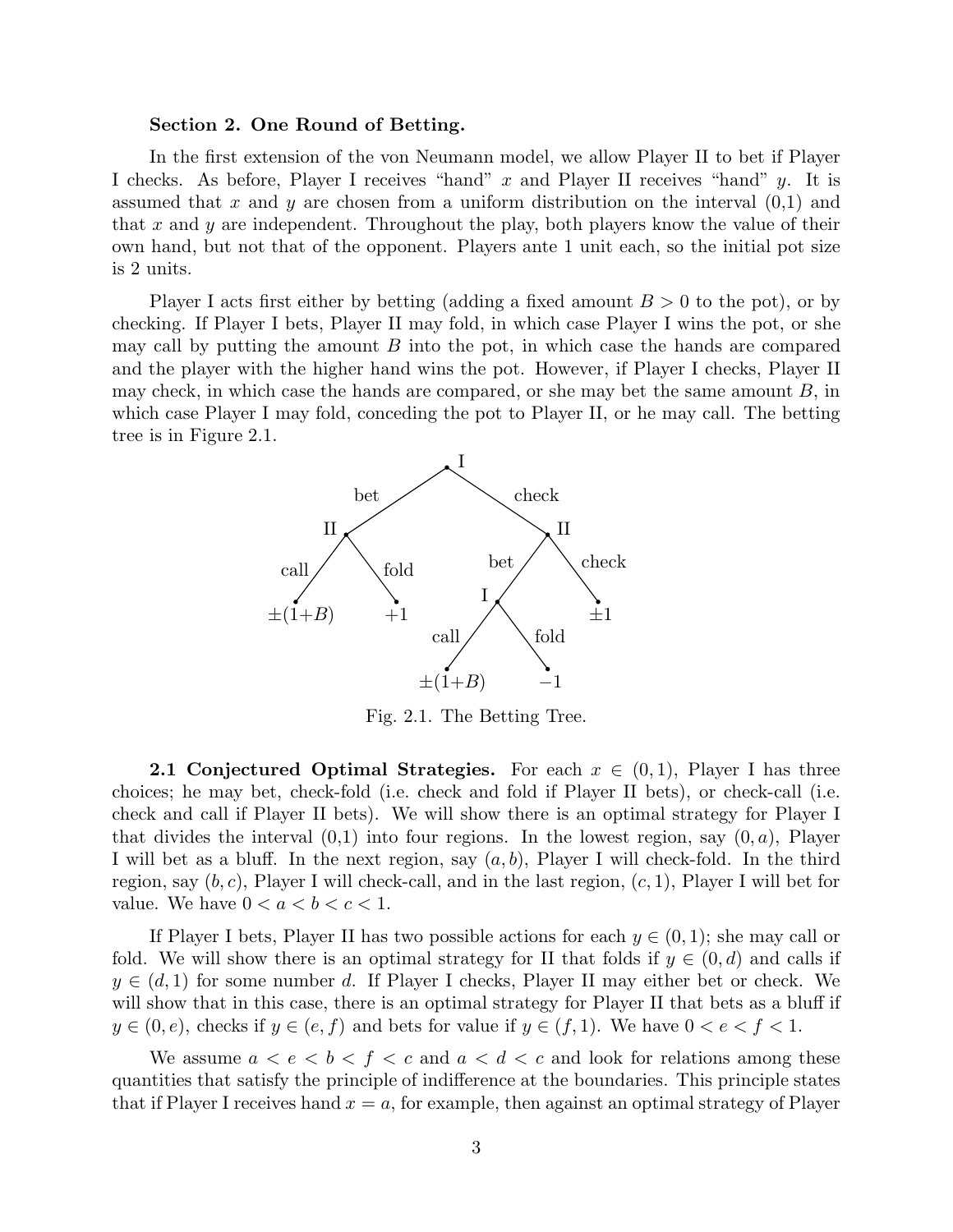

II, he will be indifferent between betting and check-folding. In other words, at  $x = a$  his expected return will be the same if he bets or if he check-folds. The same principle holds for all six boundary points. The equations obtained are called the indifference equations.

**2.2 The Indifference Equations.** In the analysis, we assume that the pot belongs to neither player. This makes the game constant-sum with sum 2. But it also makes the derivation of the equations somewhat simpler. The bet size is denoted by  $B > 0$ .

1. For Player I to be indifferent at  $a$ : If I bets at  $a$ , he wins 2 with probability  $d$  and loses B with probability  $1 - d$ . If I check-folds at a, he wins 0. Player I is indifferent if these two are equal, namely if  $2d - B(1 - d) = 0$ , we find  $d = B/(2 + B)$ . (This requires  $a < d$  and  $a < e$ .)

2. For Player I to be indifferent at b: If I check-folds at b, he wins 2 with probability  $b - e$  and nothing otherwise. If I check-calls, he wins  $2 + B$  with probability e, 2 with probability  $b-e$  and loses B with probability  $1-f$ . Equating expectations gives  $2(b-e)$  =  $(2 + B)e + 2(b - e) - B(1 - f)$ , or  $(2 + B)e + Bf = B$ . (This requires  $e < b$  and  $b < f$ .)

3. For Player I to be indifferent at c: If I check-calls at c, he wins  $2+B$  with probability  $e + (c - f)$ , 2 with probability  $f - e$  and loses B with probability  $1 - c$ . If I bets, he wins 2 with probability d,  $2 + B$  with probability  $c - d$  and loses B with probability  $1 - c$ . Equating expectations gives  $d + e - f = 0$ . (This requires  $f < c$  and  $d < c$ .)

4. For Player II to be indifferent at d: If II folds a bet at d, she wins nothing. If II calls a bet at d, she wins  $2+B$  with probability  $a/(a+1-c)$  and loses B with probability  $(1-c)/(a+1-c)$ . Equating the expectation to zero gives  $(2+B)a+Be=B$ . (This requires  $a < d < c$ .)

5. For Player II to be indifferent at e: If II bets at e, she wins 2 with probability  $(b-a)/(c-a)$  and loses B with probability  $(c-b)/(c-a)$ . If II checks at e, she wins 2 with probability  $(e - a)/(c - a)$ . Equating expectations gives  $(2 + B)b - Bc - 2e = 0$ . (This requires  $a < e < b$ .)

6. For Player II to be indifferent at  $f$ : If II checks at  $f$ , she wins 2 with probability  $(f - a)/(c - a)$ . If II bets at f, she wins 2 with probability  $(b - a)/(c - a)$ , 2 + B with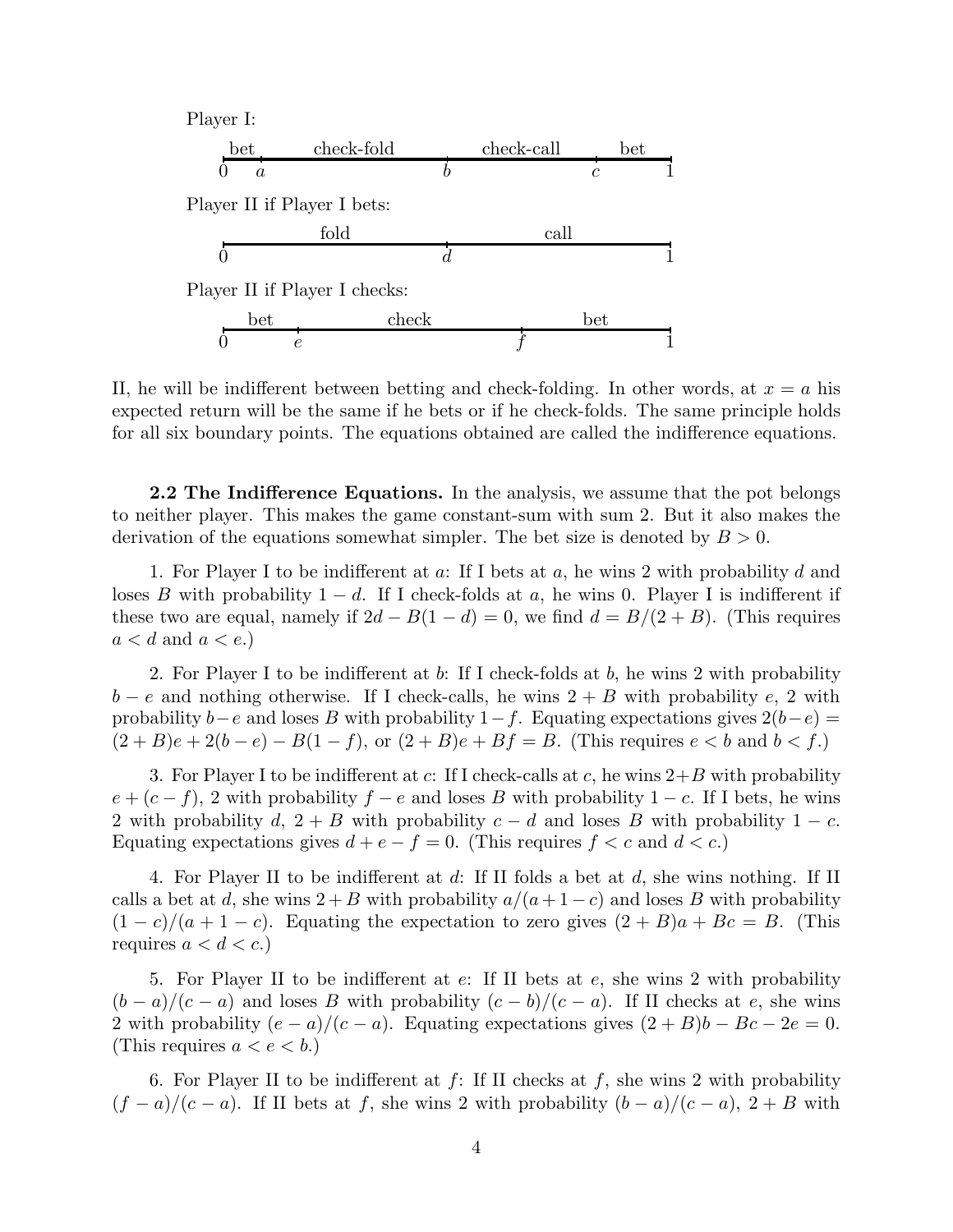probability  $(f-b)/(c-a)$  and loses B with probability  $(c-f)/(c-a)$ . Equating expectations gives  $b + c - 2f = 0$ . (Requires  $b < f < c$ .)

Solving these six equations in six unknowns gives:

$$
a = \frac{2B}{(2+B)^2(1+B)} \qquad e = \frac{B}{(1+B)(2+B)}
$$
  
\n
$$
b = d = \frac{B}{2+B} \qquad f = \frac{B}{1+B} \qquad c = \frac{B(3+B)}{(2+B)(1+B)}
$$
 (2.1)

In the important special case of pot-limit poker, we have  $B = 2$ , so that  $a = 1/12$ ,  $e = 1/6$ ,  $b = d = 1/2$ ,  $f = 2/3$  and  $c = 5/6$ . Player I checks three-fourth of the time and bets one-fourth of the time. One-third of his bets are bluffs. If Player I bets, Player II calls one-half of the time. If Player I checks, Player II checks half the time and bets half the time.

**2.3 Proof of Optimality.** Starting with a reasonable guess at the form of an optimal strategy, we used the principle of indifference to solve for the critical points and found that the critical points satisfied the assumed form. This is strong confirmation that our guess is correct but it does not yet prove that the derived strategies are optimal. To prove optimality, we must show that the strategies are in equilibrium; that is, that each is a best response to the other.

We start by finding I's best response to II's strategy. Suppose I receives the hand x. If I bets, his expected return is

$$
v_{\rm b}(x) = \begin{cases} 0 & \text{if } 0 < x < d \\ 2(1+B)(x-d) & \text{if } d < x < 1. \end{cases} \tag{2.2}
$$

If I check-folds, his expected return is

$$
v_{\rm cf}(x) = \begin{cases} 0 & \text{if } 0 < x < e \\ 2(x - e) & \text{if } e < x < f \\ 2(f - e) & \text{if } f < x < 1. \end{cases} \tag{2.3}
$$

If I check-calls, his expected return is

$$
v_{\rm cc}(x) = \begin{cases} 2(1+B)(x-e) & \text{if } 0 < x < e \\ 2(x-e) & \text{if } e < x < f \\ 2(1+B)(x-d) & \text{if } f < x < 1. \end{cases} \tag{2.4}
$$

It is easy to find these formulas knowing only the slopes of the lines in the intervals and that the functions are continuous. For example in  $(2.3)$ , since  $v_{cf}(x) = 0$  in the interval  $0 < x < e$ , and has slope 2 in the interval  $e < x < f$ , we must have  $v_{cf}(x) = 2(x-e)$  there, and since it is constant in the interval  $f < x < 1$ , it must have value  $2(f - e)$  there.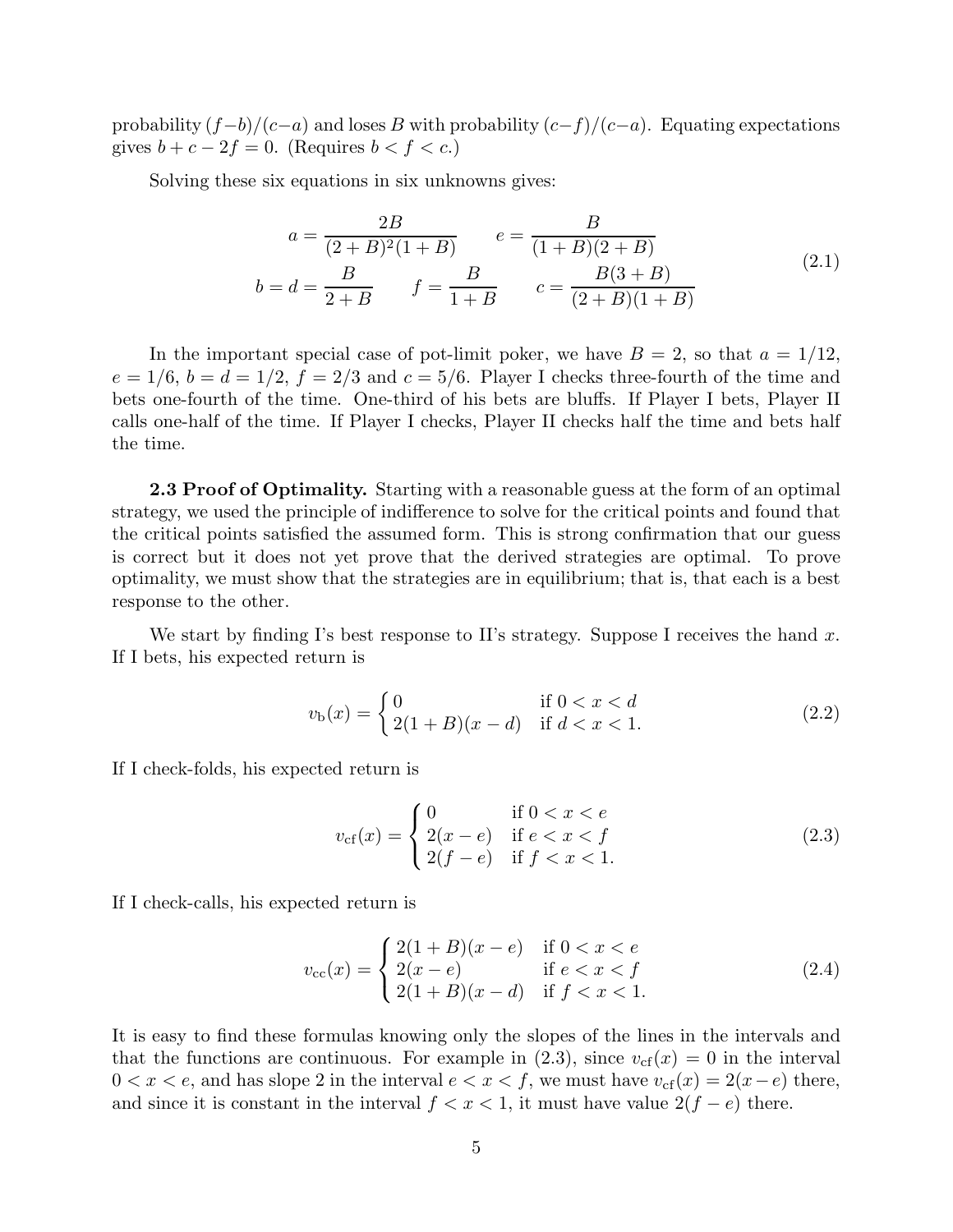

Fig. 2.2. I's payoffs against II's strategy.

For a given  $x$ , any response that yields the maximum of these three quantities is a best response to II's given strategy. (See Figure 2.2.)

We see that any strategy for Player I is a best response provided it bets or check-folds when  $x < e$ , check-folds or check-calls when  $e < x < f$ , and bets or check-calls when  $x > f$ . I's given strategy satisfies this and so is a best response to II's strategy.

Now we find II's best response to I's given strategy. This is done is two steps. Suppose II receives the hand y and I bets. If II folds, she receives the payoff of  $w_f(y) = 0$  for all y. If II calls, her expected return is

$$
w_{ca}(y) = \begin{cases} 2(1+B)(y-a) & \text{if } 0 < y < a \\ 0 & \text{if } a < y < c \\ 2(1+B)(y-c) & \text{if } c < y < 1. \end{cases}
$$
 (2.5)

Thus any strategy of II is a best response to I's given strategy if it folds hands  $y < a$  and calls hands  $y>c$ . II's given strategy, in the case that I bets, satisfies this and so is a best response.

Suppose then that II receives the hand  $y$  and I checks. If II bets, her expected payoff is

$$
w_{b}(y) = \begin{cases} 2(e-a) & \text{if } 0 < y < b \\ 2(e-a) + 2(1+B)(y-b) & \text{if } b < y < c \\ 2(e-a) + 2(1+B)(c-b) & \text{if } c < y < 1. \end{cases}
$$
 (2.6)

If II checks, her expected payoff is

$$
w_{\rm ch}(y) = \begin{cases} 0 & \text{if } 0 < y < a \\ 2(y - a) & \text{if } a < y < c \\ 2(c - a) & \text{if } c < y < 1. \end{cases} \tag{2.7}
$$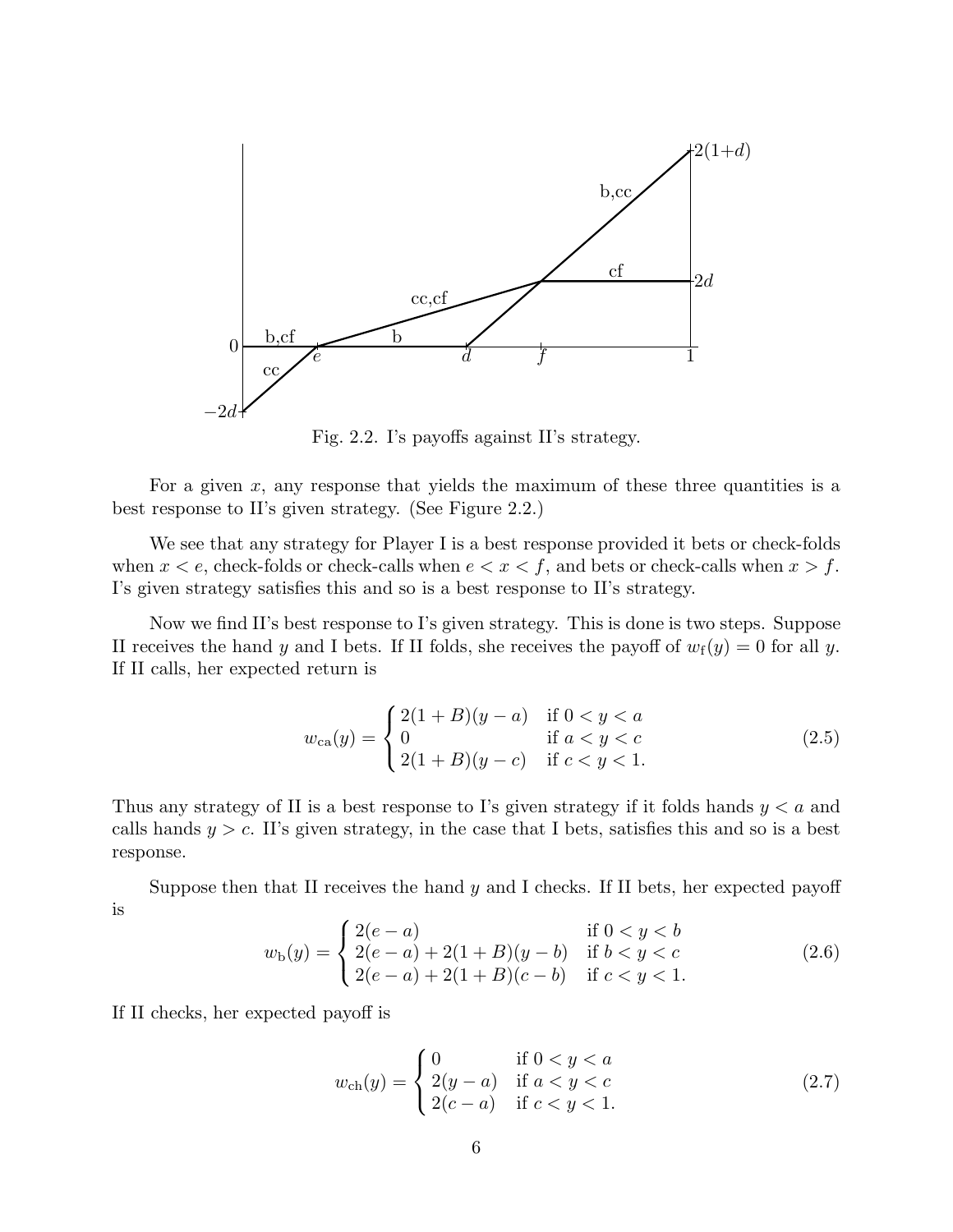

Fig. 2.3. II's payoffs against I's strategy.

II's optimal response here is essentially unique. She must bet for  $y < e$ , check for  $e < y < f$ , and bet for  $y > f$ . This is II's given strategy in the case that I checks. (Figure 2.3.)

**2.4 The Value of the Game.** The value to Player I of this game may be found as the expectation of the maximum of  $(2.2)$ ,  $(2.3)$  and  $(2.4)$  when x has the uniform $(0,1)$ distribution, minus the original ante. This is the sum of the areas of two triangles in Figure 2.2 minus the original ante, which is 1; namely,

$$
V_I = \frac{1}{2}2d(d-e) + \frac{1}{2}(1-d)(2+2d) - 1 = -de = \frac{-B^2}{(1+B)(2+B)^2}.
$$
 (2.8)

For the pot-limit game,  $V_I = -1/12$ . For all  $B > 0$ , the game favors Player II. As a function of B on  $[0, \infty)$ , this is zero at  $B = 0$ , decreases to a minimum at  $B = 1 + \sqrt{5}$ , and increases to zero as  $B \to \infty$ .

**2.5 Mistakes.** We say that a pure strategy for Player I is a mistake if there exists a minimax strategy for Player II that gives Player I an expected return strictly less than the value of the game. We define similarly a mistake for Player II. From Figures 2.2 and 2.3, we can point out some mistakes a player can make.

Player I makes a mistake if he check-calls with an  $x < e$ ; or if he bets with  $e < x < f$ ; or if he check-folds with  $f < x < 1$ .

When Player I bets, Player II makes a mistake if she calls with  $y < a$ ; or if she folds with  $y>c$ .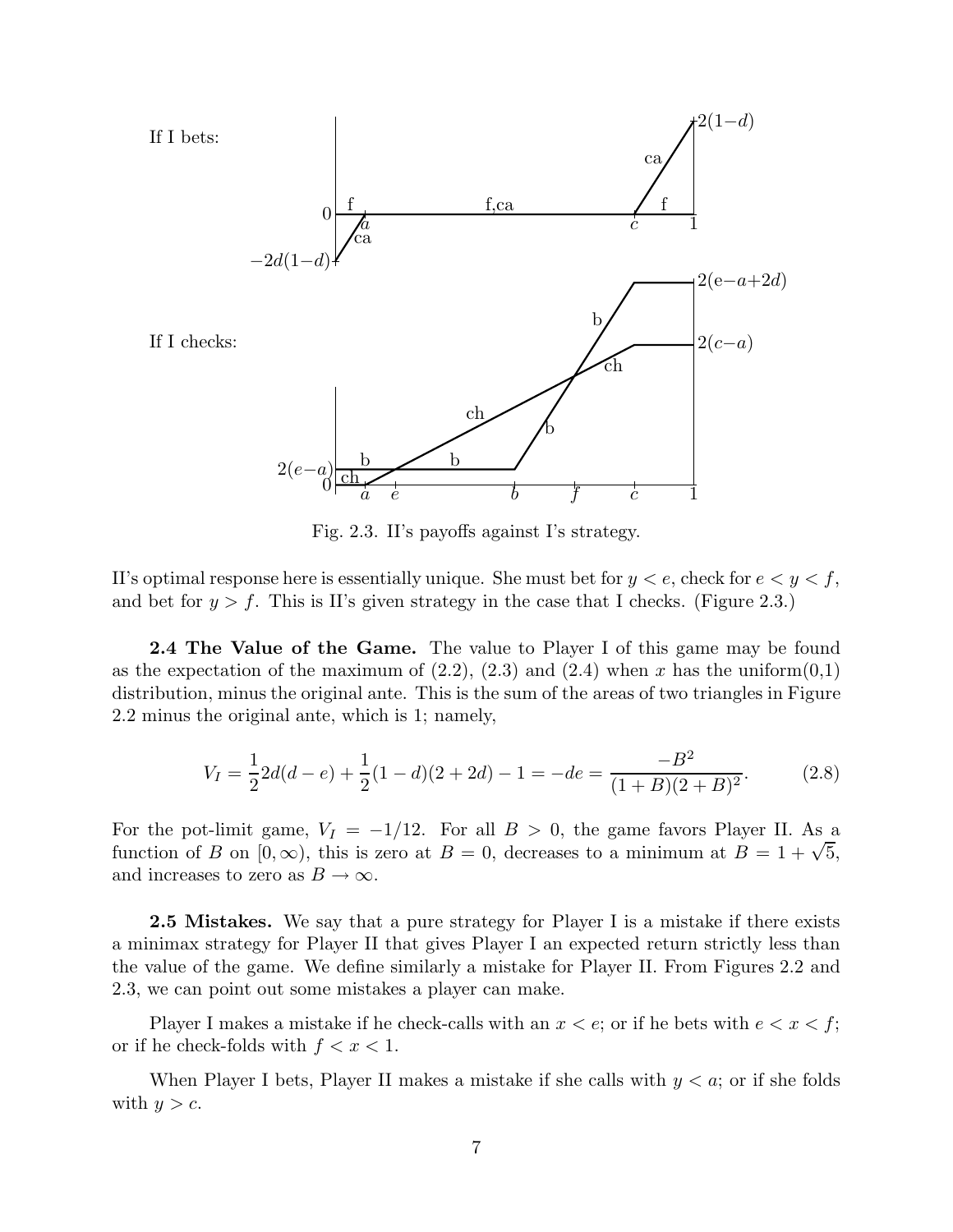When Player I checks, Player II makes a mistake if she checks with  $y < e$ ; or if she bets with  $e < y < f$ ; or if she checks with  $y > f$ .

**2.6 Another Optimal Strategy for Player I.** Player I's optimal strategy is not unique. Others may be found by moving the region of betting with high hands down a bit. One such new strategy is: bet if  $0 < x < a$ , check-fold if  $a < x < b$ , check-call if  $b < x < f$ , bet if  $f < x < c$  and check-call if  $c < x < 1$ .

Player I:  
\n
$$
\underbrace{\text{bet}}_{0 \quad a} \quad \text{check-fold} \quad \text{check-call} \quad \text{bet} \quad \text{check-call} \quad c \quad \text{1}
$$

From Figure 2.2, this strategy is a best response to Player II's optimal strategy. To check that it is indeed optimal, it suffices to check that II's optimal strategy is a best response to it. We must recompute the formulas that led to Figure 2.3. Against this conjectured optimal strategy of Player I, we have

$$
w_{\rm f}(y) = 0 \quad \text{for all } y
$$
  
\n
$$
w_{\rm ca}(y) = \begin{cases} 2(1+B)(y-a) & \text{if } 0 < y < a \\ 0 & \text{if } a < y < f \\ 2(1+B)(y-f) & \text{if } f < y < c \\ 2(1+B)(c-f) & \text{if } c < y < 1 \end{cases}
$$
  
\n
$$
w_{\rm b}(y) = \begin{cases} 2(e-a) & \text{if } 0 < y < b \\ 2(e-a) + 2(1+B)(y-b) & \text{if } b < y < f \\ 2(e-a) + 2(1+B)(f-b) & \text{if } f < y < c \\ 2(e-a) + 2(1+B)(y-f) & \text{if } c < y < 1 \end{cases}
$$
  
\n
$$
w_{\rm ch}(y) = \begin{cases} 0 & \text{if } 0 < y < a \\ 2(y-a) & \text{if } a < y < f \\ 2(f-a) & \text{if } f < y < c \\ 2(f-a+y-c) & \text{if } c < y < 1. \end{cases}
$$

Only slight changes are required in Figure 2.3. These are produced in Figure 2.4.

Player II's optimal strategy achieves the largest of these returns and so Player I's new strategy is optimal as claimed. Should Player I have a secondary preference for one of these two strategies? Admissibility doesn't help us answer this question since both strategies are admissible. The new strategy of Player I is not as good as the original strategy at taking advantage of the mistake of Player II may make by checking I's check with  $y > f$ , but it is better at taking advantage of the mistake Player II may make by folding Player I's bet with  $y>f$ . However, the former mistake is more likely than the latter since Player II's optimal strategy has f as the cutoff point between checking and betting. In other words, Player II has to be only a little too timid to make the first error, while she must be much too timid, if not downright pessimistic, to make the second type of error. Thus, the original optimal strategy for Player I has a secondary advantage in a practical sense.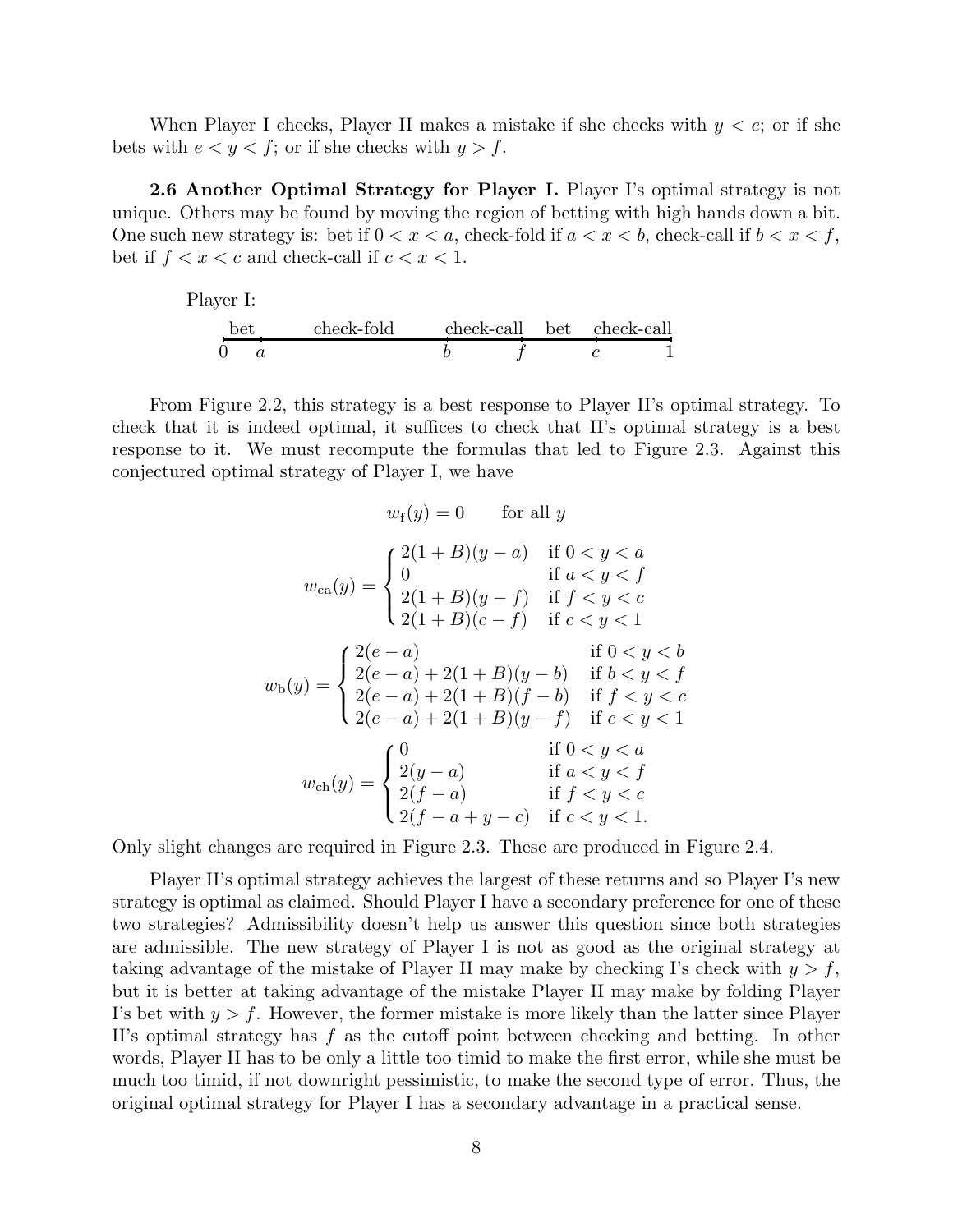

Fig. 2.4. II's payoffs against I's modified strategy.

Further insight into the difference between these two optimal strategies may be obtained by expanding the model to give the players different sizes of bets. Let  $B_1$  denote the size of Player I's bet, and  $B_2$  the size of Player II's bet. It may be shown by methods used above that if  $B_2 < B_1$  then Player I's optimal strategy is of the form found in Section 2.2, while if  $B_1 < B_2$ , then Player I's optimal strategy is of the form found in this section.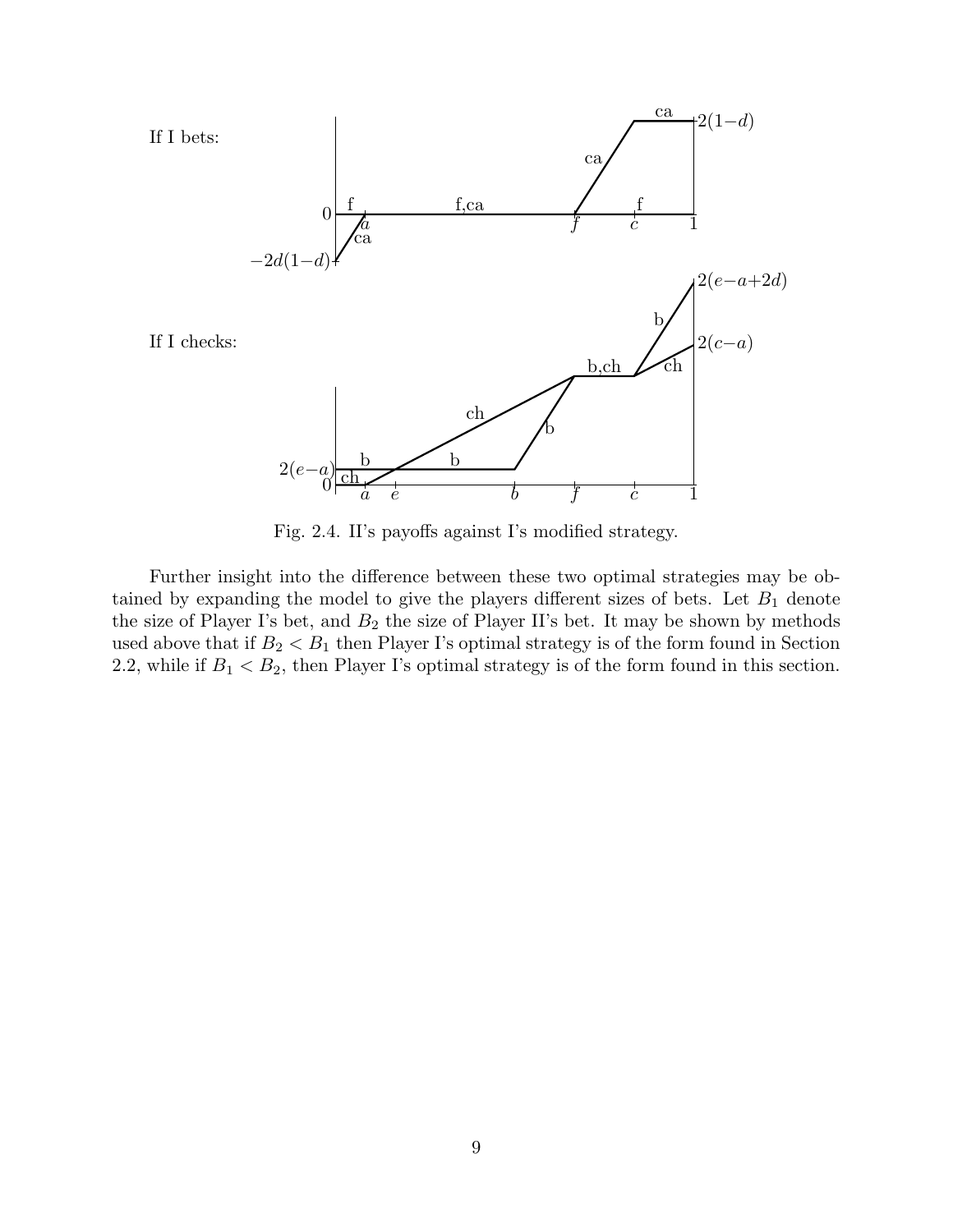#### **Section 3. The von Neumann model allowing Player II to raise.**

As in the von Neumann model, the two players each ante 1 unit into the pot, and receive independent uniform $(0,1)$  hands. Player I acts first either checking or by betting  $B > 0$ . If Player I checks, the hands are immediately compared and the higher hand wins the pot. However, if Player I bets, Player II now has three choices. Player II may fold, in which case Player I wins the pot. Player II may call by putting the amount  $B$  into the pot, after which the hands are compared and the higher hand wins the pot. Or Player II may raise by putting the amount  $B + R$  into the pot, where  $R > 0$  represents the size of the raise. If Player II raises, Player I must decide whether to call or fold. Figure 3.1 shows the betting tree for this model.



Fig. 3.1. The Betting Tree.

**3.1 Conjectured Optimal Strategies.** For each  $x \in (0,1)$ , Player I has three choices; he may check, he may bet-fold (i.e. bet and fold a raise by Player II), or he may bet-call (i.e. bet and call a raise by Player II). We claim there is an optimal strategy for Player I that divides the interval  $(0,1)$  into four regions. If x is in the lowest region, say  $(0, a)$ , Player I will bet-fold. In the next region, say  $(a, b)$ , Player I will check. In the third region, say  $(b, c)$ , Player I will bet-fold, and in the last region,  $(c, 1)$ , Player I will bet-call. We have  $0 < a < b < c < 1$ .



If Player I bets, Player II has three possible actions for each  $y \in (0,1)$ ; she may fold, call or raise. We claim there is an optimal strategy for  $II$  that divides the interval  $(0,1)$ into four regions. In the lowest region, say  $(0, d)$ , Player II will fold. In the next region, say  $(d, e)$ , Player II will raise as a bluff. In the third region, say  $(e, f)$ , Player II will call, and in the last region,  $(f, 1)$ , Player II will raise for value. We have  $0 < d < e < f < 1$ .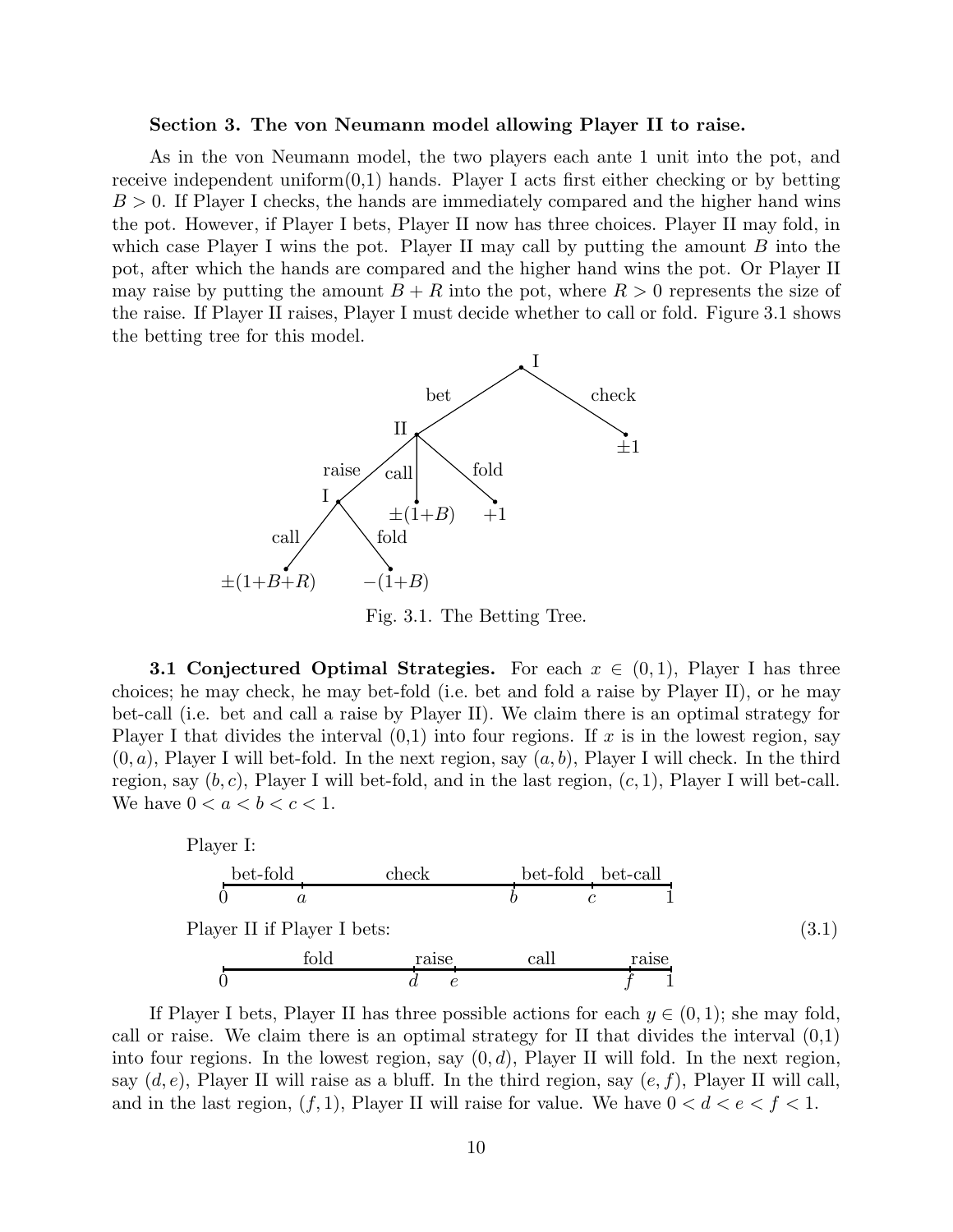**3.2 The Indifference Equations.** In deriving the indifference equations, we assume

$$
0 < a < e < b < c < f < 1 \qquad \text{and} \qquad 0 < d < e. \tag{3.2}
$$

(We allow d to be larger or smaller than a.)

In the analysis, we assume that the pot belongs to neither player. This makes the game constant-sum with sum 2. But it also makes the derivation of the equations somewhat simpler. We denote the bet size by  $B > 0$  and the raise size by  $R > 0$ .

As in Section 2.2, we may find the indifference equations as follows. For Player I to be indifferent at a: If I checks at a, he wins 2 with probability a. If I bet-folds at a, he wins 2 with probability d and loses B with probability  $(1-d)$ . Equating these two expectations, we find  $2a = 2d - B(1 - d)$ . We may find all six equations in a similar manner:

- 1. For Player I to be indifferent at  $a: -2a (2 + B)d = B$ .
- 2. For Player I to be indifferent at b:  $2Bb + (2 + B)d 2(1 + B)e = B$ .
- 3. For Player I to be indifferent at  $c: -(2 + 2B + R)d + (2 + 2B + R)e + Rf = R$ .
- 4. For Player II to be indifferent at d:  $(2 + B)a (2 + B)b + (2 + 2B + R)c = B + R$ .
- 5. For Player II to be indifferent at  $e: -2(1+B)b + (2+2B+R)c = R$ .
- 6. For Player II to be indifferent at  $f: f = (1+c)/2$ .

These six linear equations in six unknowns have a unique solution, namely

$$
a = \frac{B^2(2 + 2B + R)^2}{(1 + B)\Delta}
$$
  
\n
$$
b = 1 - \frac{(2 + B)}{B}a
$$
  
\n
$$
c = 1 - \frac{2B(2 + B)(2 + 2B + R)}{\Delta}
$$
  
\n
$$
d = \frac{B}{2 + B} + \frac{2}{2 + B}a
$$
  
\n
$$
e = \frac{B}{1 + B} - a
$$
  
\n
$$
f = 1 - \frac{B(2 + B)(2 + 2B + R)}{\Delta}
$$
 (3.3)

where

$$
\Delta = B(4+B)(2+2B+R)^2 + (1+B)(2+B)^2R.
$$
 (3.4)

It is easy to check that the presumed inequalities (3.2) hold for these values.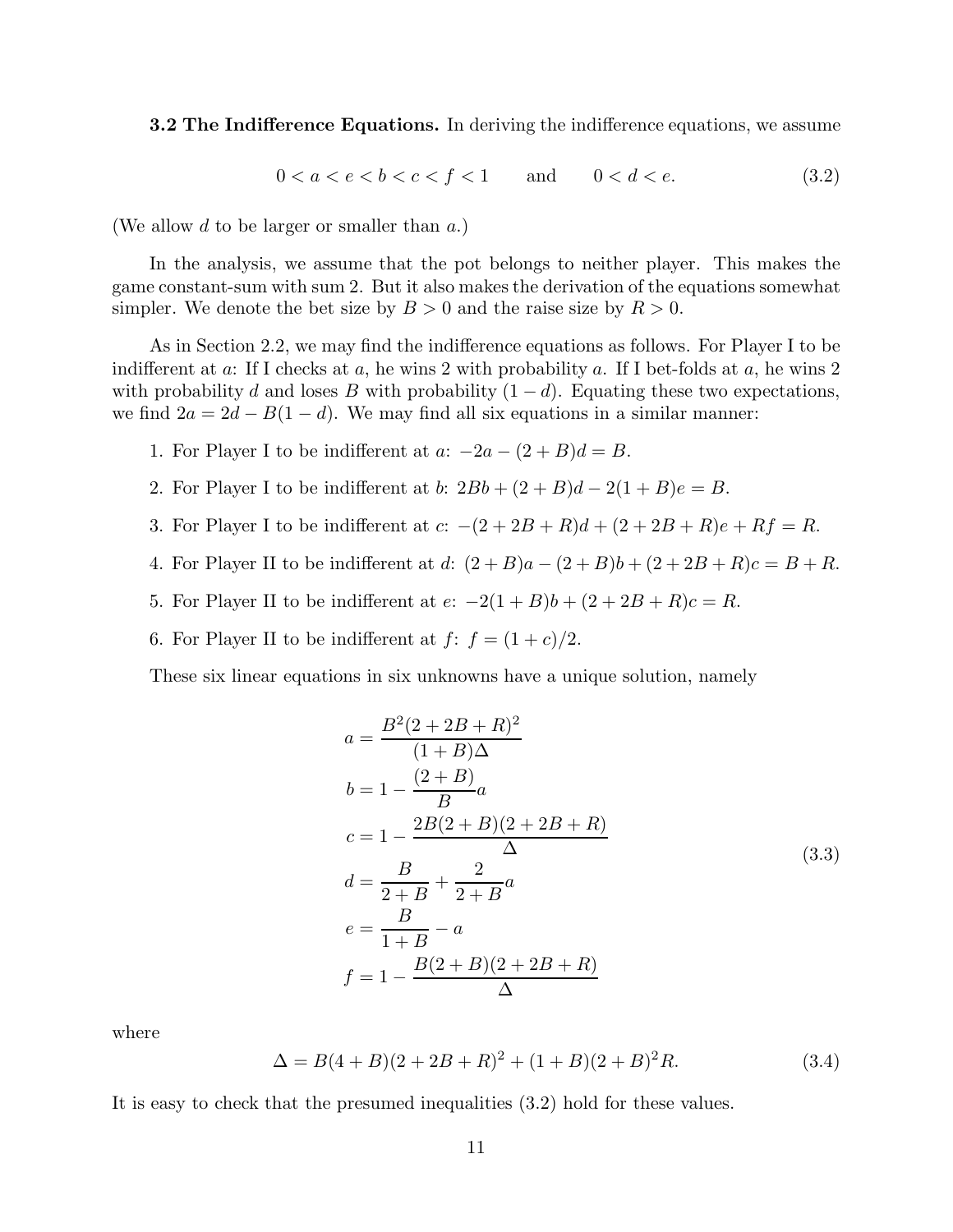For the pot limit case, we have  $B = 2$  and  $R = 6$ . This leads to

$$
a = 2/21 = .095...
$$
  
\n
$$
b = 17/21 = .810...
$$
  
\n
$$
c = 19/21 = .905...
$$
  
\n
$$
d = 23/42 = .547...
$$
  
\n
$$
e = 12/21 = .571...
$$
  
\n
$$
f = 20/21 = .952...
$$

It is interesting to note that Player I checks about 70% of the time. Of Player I's bets, onethird are bluffs (those below  $a$ ). Of Player II's raises, one-third are bluffs (those between  $d$  and  $e$ ).

**3.3 Proof of Optimality.** First suppose Player II uses the conjectured optimal strategy, and suppose that Player I receives hand  $x$ . Then, if Player I checks, his expected return is

$$
v_{\rm c}(x) = 2x \qquad \text{for all } 0 < x < 1.
$$

If I bet-folds, his expected return is

$$
v_{\text{bf}}(x) = \begin{cases} 2a & \text{if } 0 < x < e \\ 2a + 2(1 + B)(x - e) & \text{if } e < x < f \\ 2a + 2(1 + B)(f - e) & \text{if } f < x < 1. \end{cases}
$$

If I bet-calls, his expected return is

$$
v_{bc}(x) = \begin{cases} 2a - 2(1 + B + R)(e - d) & \text{if } 0 < x < d \\ 2a - 2(1 + B + R)(e - x) & \text{if } d < x < e \\ 2a + 2(1 + B)(x - e) & \text{if } e < x < f \\ 2a + 2(1 + B)(f - e) + 2(1 + B + R)(x - f) & \text{if } f < x < 1. \end{cases}
$$

To see these computations, first look at  $v_{\text{bf}}(x)$  for  $0 < x < e$ . The actual return is  $2d-B(1-d) = (2+B)d-B$  which is equal to 2a from the formula for d in (3.3). Similarly,  $v_{bc}(x)$  at the point  $x = e$  may be computed using  $2d + (2+B+R)(e-d) - B(f-e) - (B+$  $R(1-f) = -(B+R)d + (2+2B+R)e + Rf - B - R$ , which from the third indifference equation is equal to  $-(B + R) + (2 + 2B + R)d - B = (2 + B)d - B = 2a$ . The rest is computed by noting that the functions are continuous piecewise linear and finding the slopes.

Suppose now that Player I uses his conjectured optimal strategy, and suppose that Player II receives hand y. Then, if Player II folds (i.e. uses the fold strategy), her expected return is

$$
w_{\rm f}(y) = \begin{cases} 0 & \text{if } 0 < y < a \\ 2(y - a) & \text{if } a < y < b \\ 2(b - a) & \text{if } b < y < 1. \end{cases}
$$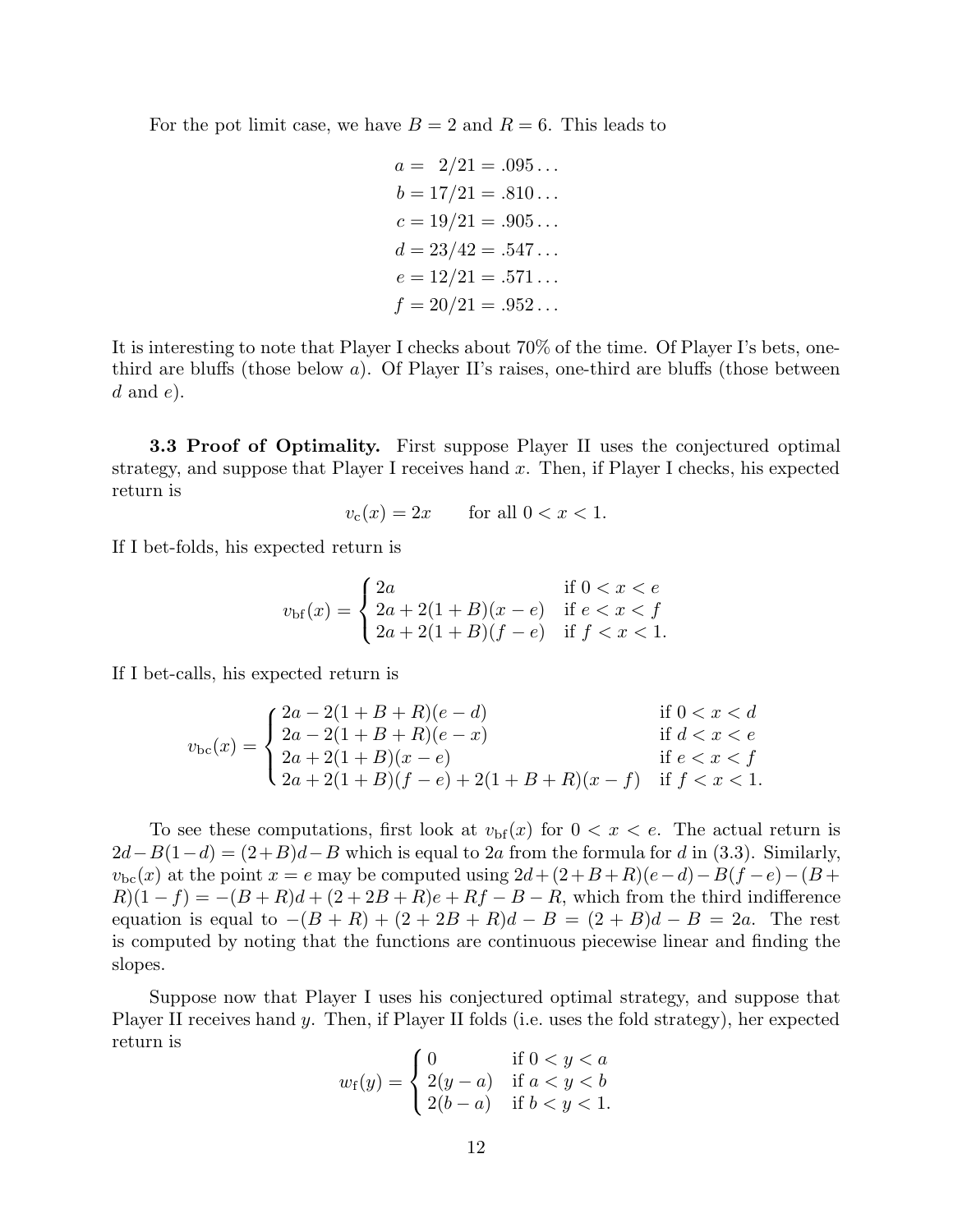

Fig. 3.2. I's payoff against II's strategy.

If II calls, her expected return is

$$
w_c(x) = \begin{cases} -2(1+B)(a-y) & \text{if } 0 < y < a \\ 2(y-a) & \text{if } a < y < b \\ 2(b-a) + 2(1+B)(y-b) & \text{if } b < y < 1. \end{cases}
$$

If II raises, her expected return is

$$
w_r(y) = \begin{cases} 0 & \text{if } 0 < y < a \\ 2(y - a) & \text{if } a < y < b \\ 2(b - a) & \text{if } b < y < c \\ 2(b - a) + 2(1 + B + R)(y - c) & \text{if } c < y < 1. \end{cases}
$$

In these computations, indifference equation 4 is used to show that  $w_r(y) = 0$  for  $0 < y < a$ , and the formula for b in (3.3) is used to show  $w_c(a) = 0$ .

**3.4 The Value of the Game.** As in Section 2.4, we may compute the value of the game as the area under the upper envelope of the payoffs in Figure 3.2, minus the original ante which is 1. Though the computation is somewhat more difficult, the answer is surprisingly simple,

$$
V_I(B,R) = a = \frac{B^2(2+2B+R)^2}{(1+B)\Delta}.
$$

This is always positive so the game is in favor of Player I.

We may also find the optimal values of the bet and the raise for this model, assuming that Player I first chooses the size of the bet,  $B$ , and Player II then chooses the size of the raise, R.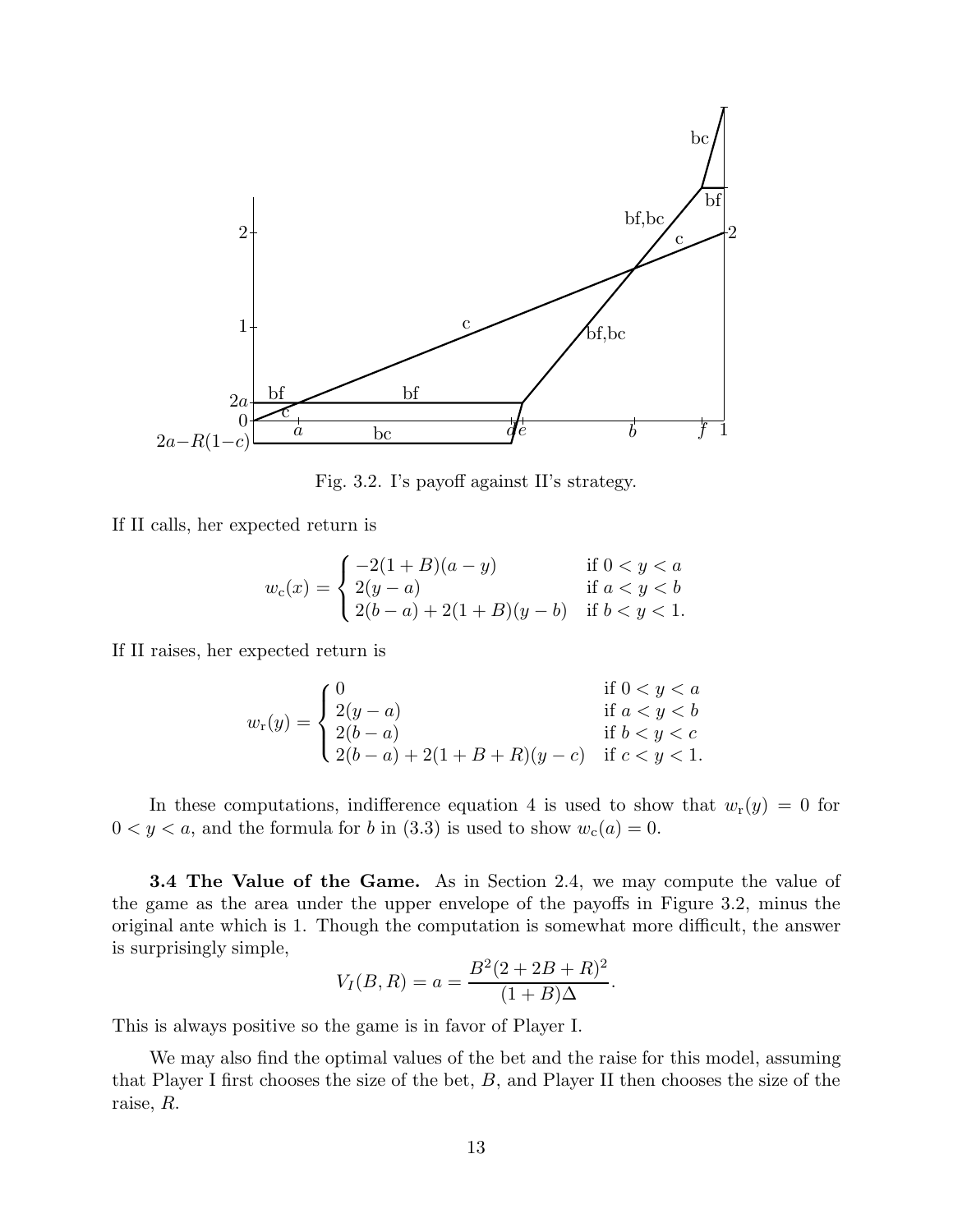![](_page_13_Figure_0.jpeg)

Fig. 3.3. II's payoff against I's strategy.

Player II will choose  $R > 0$  to minimize  $V_I(B, R)$ , where  $\Delta$  is given by (3.4). Upon dividing numerator and denominator by  $(2+2B+R)^2$ , we see this is equivalent to choosing R to minimize  $(2+2B+R)^2/R$ . Setting the derivative to zero and solving give the unique inflection point  $R = 2+2B$ , which is easily seen to be a minimum. This means that the optimal size of the raise is always the size of the pot!

Now Player I will choose  $B$  to maximize

$$
V_I(B, 2+2B) = \frac{8B^2}{(1+B)(4+36B+9B^2)}.
$$

Setting the deravitive of this to zero gives a unique inflection point on the positive axis at the root of  $9B^2 - 18B - 4 = 0$ . This occurs at  $B = 1 + \sqrt{13/9} = 2.20185 \cdots$ , and is clearly a maximum. Thus the optimal bet size is slightly bigger than the size of the pot.

**3.5 Other Optimal Strategies for Player II.** The optimal strategy for Player I is unique. However, Player II has many optimal strategies that differ only in what she does with hands  $y \in (0, e)$ . In this region, she may fold or raise arbitrarily provided the total probability of raising there is  $e - d$ . For example, it is optimal to raise with hands  $y \in (0, e-d)$  and fold with hands in  $(e-d, e)$ . It is also optimal to raise with probability  $(e-d)/e$  and to fold with probability  $d/e$  for all hands  $y \in (0, e)$ .

Though all of these strategies are optimal, only one takes maximal advantage of a mistake Player I may make by bet-calling for some  $x \in (0, e)$  or bet-folding for some  $x \in (a, e)$ . That is the strategy suggested above in (3.1). In other words, the only admissible optimal strategy for Player II is the strategy given in (3.1).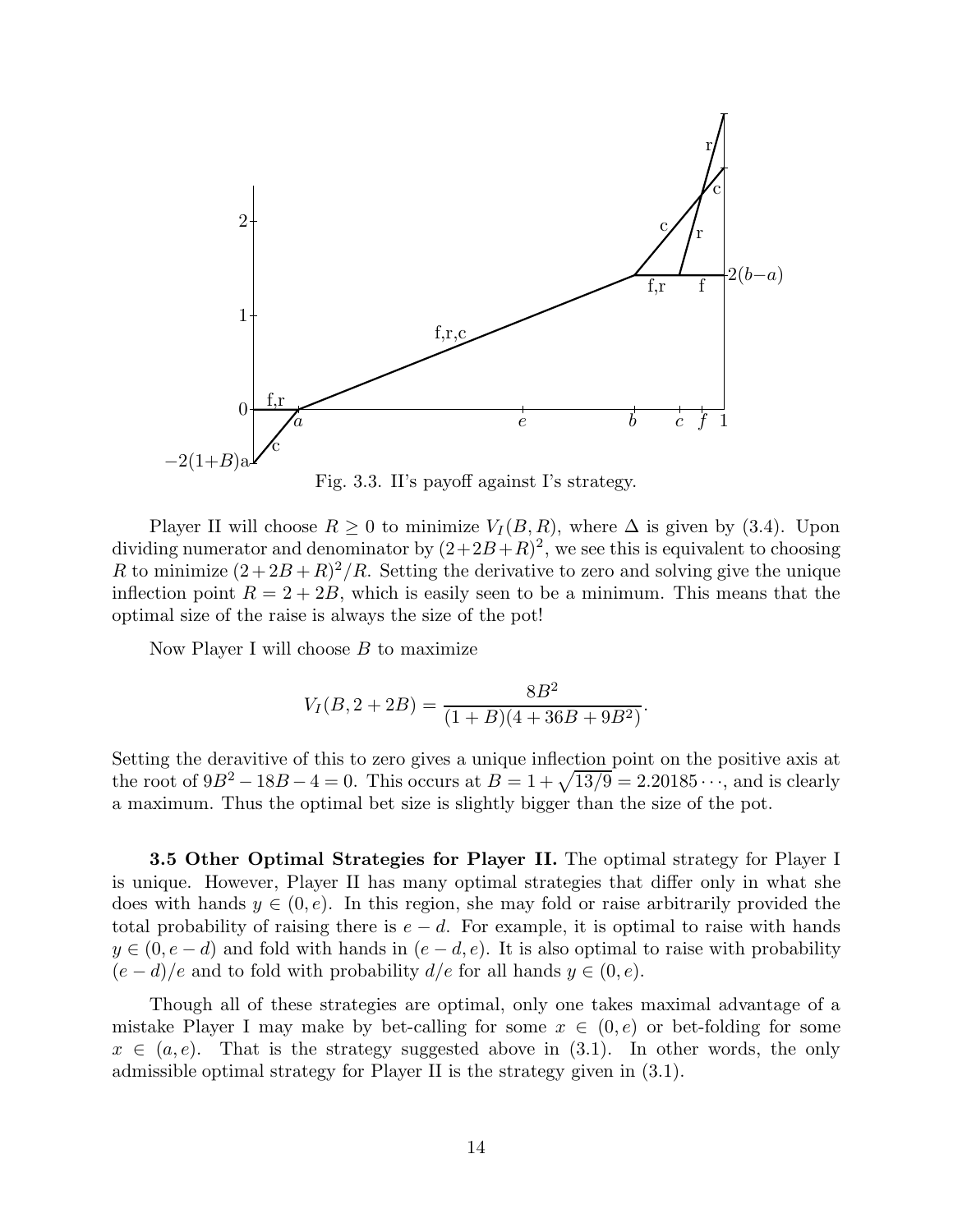## **Section 4. Two Rounds of Betting With Sandbagging.**

In this section, we allow either player to initiate betting, followed by a possible raise by the other player. For simplicity, we restrict attention to pot limit poker. Since the analysis follows the same lines as in the case of one round of betting found in Section 2, we omit many of the details. The betting tree is as follows.

![](_page_14_Figure_2.jpeg)

Fig. 4.1. The Betting Tree.

**4.1 The Strategies.** Player I now has five choices for each x: bet-fold, bet-call, check-fold, check-call and check-raise. We claim there there are now seven regions in an optimal policy for Player I. The lowest region,  $(0, a)$  is a bluffing region, bet-fold. In the next region,  $(a, b)$ , Player I will check-fold. In the next region,  $(b, c)$ , he will check-raise as a sandbagging bluff. In the next region,  $(c, d)$ , he will check-call. In the next region,  $(d, e)$ , he will bet-fold. In the next region,  $(e, f)$ , he will bet-call. In the last region,  $(f, 1)$ , he will check-raise as a sandbag. We assume  $0 < a < b < c < d < e < f < 1$ .

If Player I checks, Player II has three strategies for each  $y$ : check, bet-fold and betcall. There are four regions in an optimal strategy. In the lowest region,  $(0, g)$ , Player II will bet-fold as a bluff. In the next region,  $(g, h)$ , she will check. In the next region,  $(h, j)$ , she will bet-fold. In the last region,  $(j, 1)$ , she will bet-call. It is assumed that  $0 < g < h < j < 1$ .

If Player I bets, Player II has three strategies, and there are four regions in an optimal strategy. In the first region,  $(0, k)$ , she will fold. In the next region,  $(k, m)$ , she will raise as a bluff. In the next region,  $(m, n)$ , she will call. In the last region,  $(n, 1)$ , she will raise. It is assumed that  $0 < k < m < n < 1$ .

We also assume  $a < g < b < c < h < d < j < f$  and  $a < k < m < d < e < n < f$  to find the indifference equations.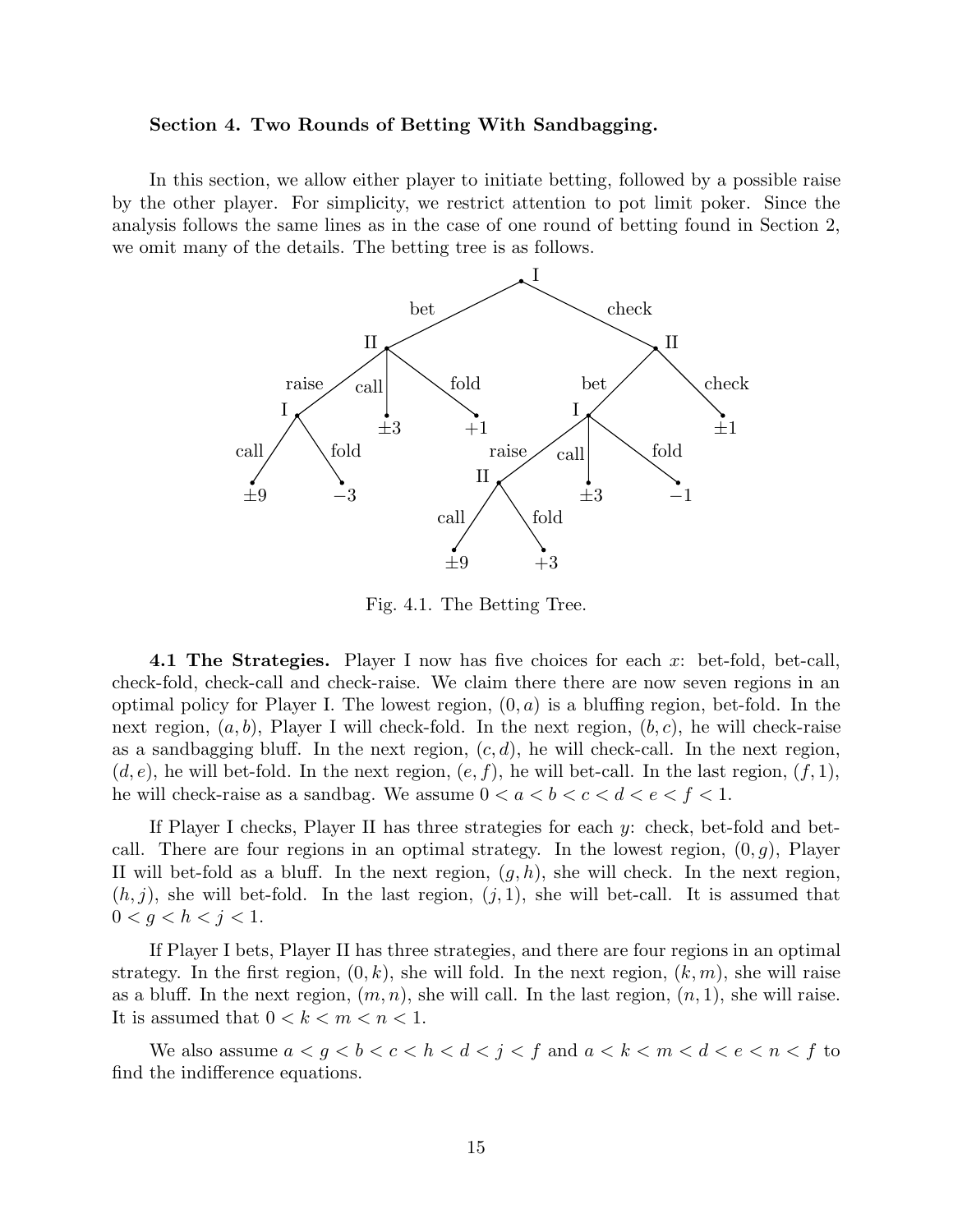| Player I:                   |                               |                 |            |                 |       |
|-----------------------------|-------------------------------|-----------------|------------|-----------------|-------|
| $b-f$                       | check-fold                    | $\frac{c-r}{r}$ | check-call | $b-f b-c-r$     |       |
| $\overline{a}$              |                               | $b\,c$          |            | $\epsilon$      |       |
|                             | Player II if Player I checks: |                 |            |                 |       |
| b-f                         |                               | check           |            | bet-call<br>b-f |       |
|                             | g                             |                 |            |                 |       |
| Player II if Player I bets: |                               |                 |            |                 |       |
|                             | fold                          | raise           | call       | raise           | (4.1) |
|                             |                               | $k \, m$        |            | $\it{n}$        |       |

**4.2 The Indifference Equations.** We take the initial pot size to be 2. Since the game is pot limit, the bet size is 2 and the raise size is 6. There are now 12 unknowns.

Player II makes Player I indifferent to:

- 1. bet-fold and check-fold at  $a: 2k = 1$ .
- 2. check-fold and check-raise at b:  $q h + 3j = 2$ .
- 3. check-raise and check-call at  $c: -h + 2j = 1$ .
- 4. check-call and bet-fold at  $d: g-h-2k+3m=0$ .
- 5. bet-fold and bet-call at  $e: -2k + 2m + n = 1$ .
- 6. bet-call and check-raise at  $f: g h 3j + 4k 3m + 3n = 0$ .

Player I makes Player II indifferent to:

- 7. bet-fold and check at g after a check:  $2b d + f g = 1$ .
- 8. check and bet-fold at h after a check:  $2b 3c d + f + 2h = 1$ .
- 9. bet-fold and bet-call at j after a check:  $-2b+2c+f=1$ .
- 10. fold and raise at k after a bet:  $a d + 3e 2f = 0$ .
- 11. raise and call at m after a bet:  $d 2e + f = 0$ .
- 12. call and raise at *n* after a bet:  $e + f 2n = 0$ .

The solution of these 12 linear equations in 12 unknowns is as follows. All numbers are to be divided by 150:

$$
a = 8
$$
,  $g = 20$ ,  $b = 77$ ,  $c = 80$ ,  $h = 110$ ,  $d = 128$ ,  $j = 130$ ,  $f = 144$   
 $k = 75$ ,  $m = 80$ ,  $e = 136$ ,  $n = 140$ .

Note that the assumed inequalities are satisfied for these values. The placement of these values on the lines in (4.1) is taken according to these numbers so that one can see what the optimal strategies are like.

**4.3 Proof of Optimality.** The following are the expected payoffs to Player I for each of his five pure strategies, when he has  $x$  and Player II uses the given strategy.

If I check-folds or check-calls,

$$
V_{\rm cf}(x) = \begin{cases} 0 & \text{if } 0 < x < g \\ 2(x - g) & \text{if } g < x < h \\ (6/5) & \text{if } h < x < 1 \end{cases} \qquad V_{\rm cc}(x) = \begin{cases} 6x - (4/5) & \text{if } 0 < x < g \\ 2(x - g) & \text{if } g < x < h \\ 6(x - h) + (6/5) & \text{if } h < x < 1 \end{cases}
$$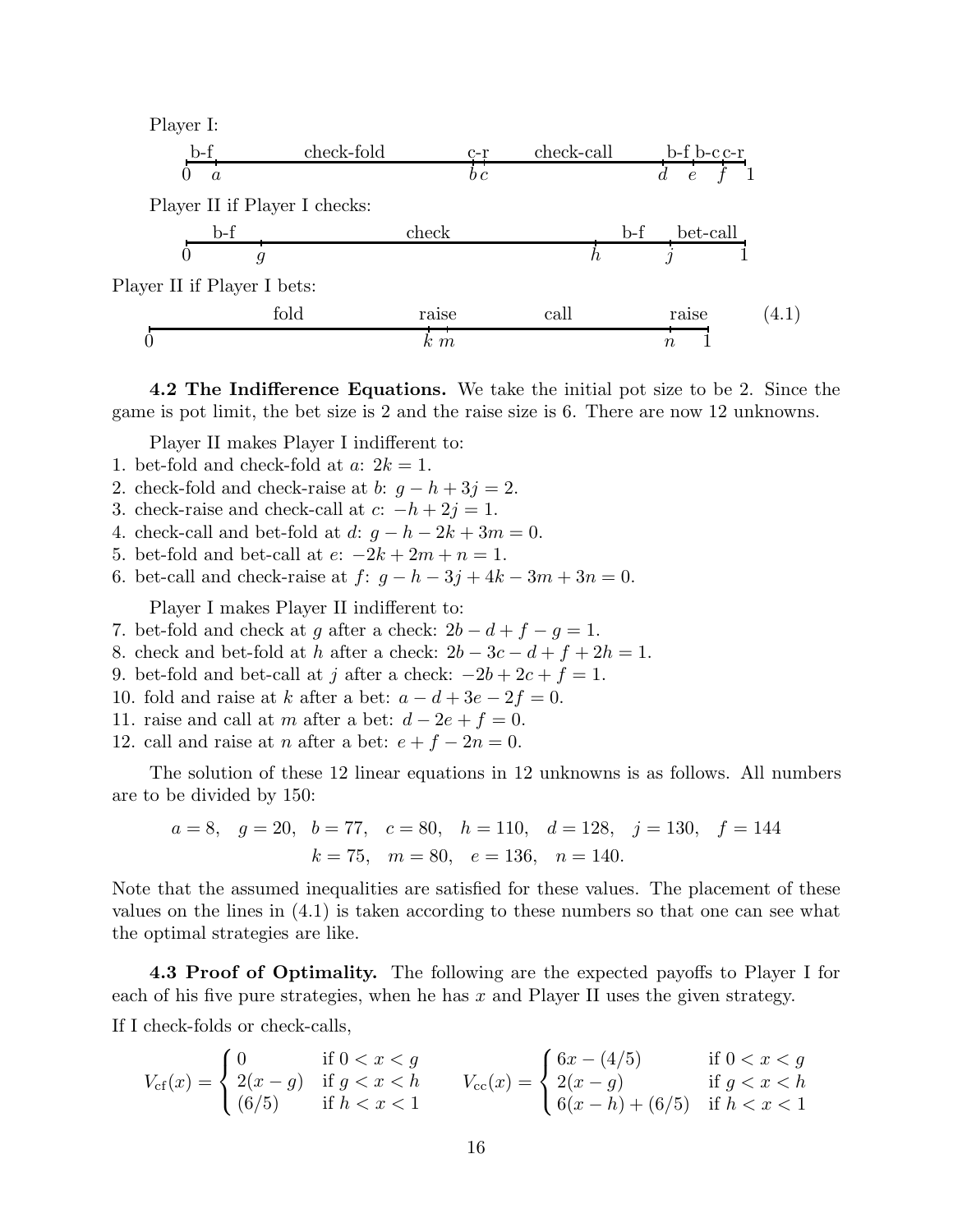If I check-raises or bet-folds,

$$
V_{\text{cr}}(x) = \begin{cases} 0 & \text{if } 0 < x < g \\ 2(x - g) & \text{if } g < x < h \\ 6/5 & \text{if } h < x < j \\ 18(x - j) + (6/5) & \text{if } j < x < 1 \end{cases} \qquad V_{\text{bf}}(x) = \begin{cases} 0 & \text{if } 0 < x < m \\ 6(x - m) & \text{if } m < x < n \\ 12/5 & \text{if } n < x < 1 \end{cases}
$$

If I bet-calls,

$$
V_{bc}(x) = \begin{cases} -3/5 & \text{if } 0 < x < k \\ 18(x - k) - (3/5) & \text{if } k < x < m \\ 6(x - m) & \text{if } m < x < n \\ 18(x - n) + (12/5) & \text{if } n < x < 1 \end{cases}
$$

Player I's given strategy achieves the maximum of the five functions at each  $x$ . (See Figure 4.2.)

![](_page_16_Figure_5.jpeg)

Fig. 4.2. I's payoffs against II's strategy.

The expected payoffs to Player II for each of her three pure strategies when she has y and Player I checks using the given strategy are as follows. The payoffs are piecewise linear.

If II checks,

$$
W_{\rm ch}(y) = \frac{1}{25} \begin{cases} 0 & \text{if } 0 < y < a \\ 0 \text{ to } 40 & \text{if } a < y < d \\ 40 & \text{if } d < y < f \\ 40 \text{ to } 42 & \text{if } f < y < 1 \end{cases}
$$

If II bet-folds,

$$
W_{\text{bf}}(y) = \frac{1}{25} \begin{cases} 4 & \text{if } 0 < y < c \\ 4 \text{ to } 52 & \text{if } c < y < d \\ 52 & \text{if } d < y < 1 \end{cases}
$$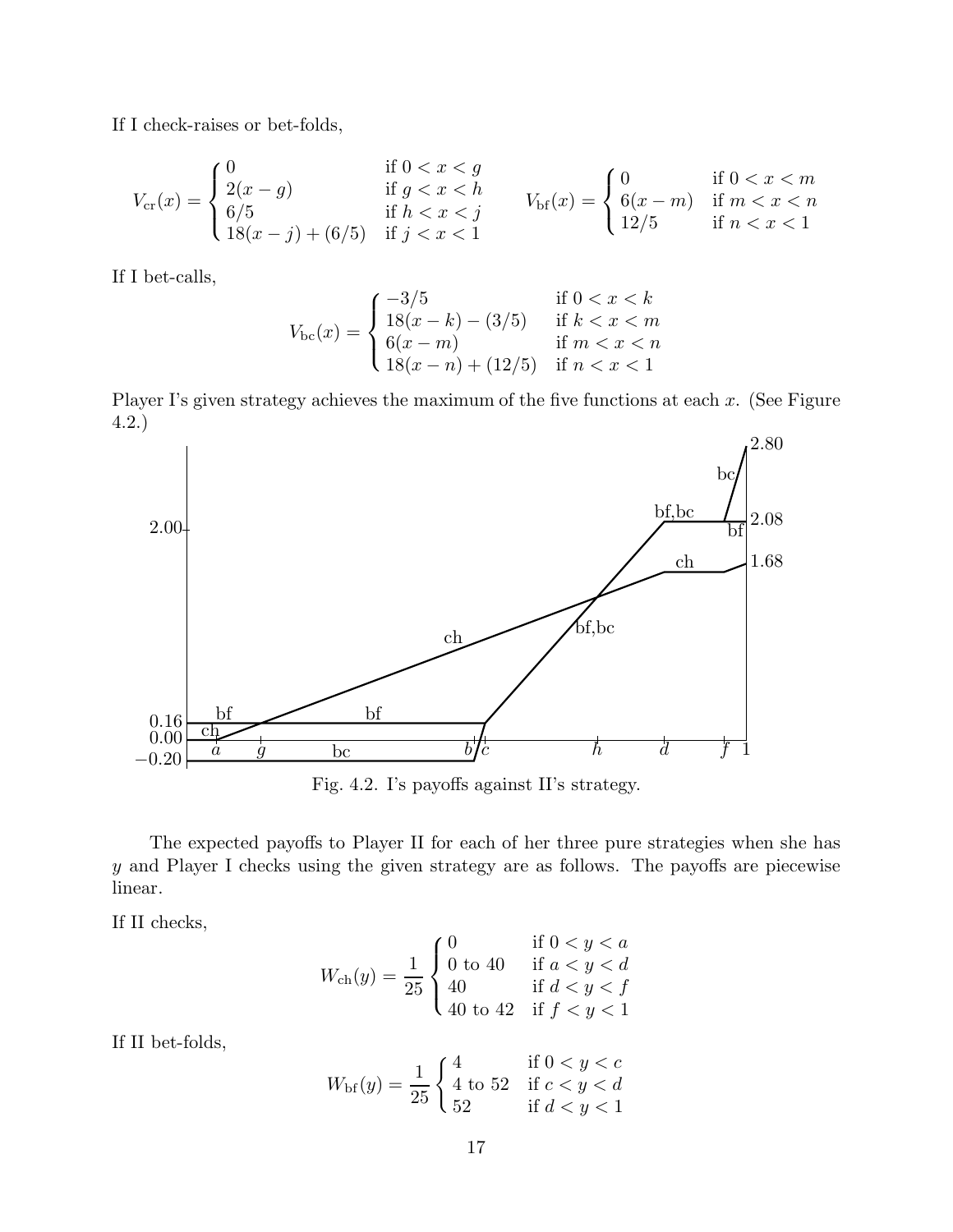If II bet-calls,

$$
W_{bc}(y) = \frac{1}{25} \begin{cases} -5 & \text{if } 0 < y < b \\ -5 \text{ to } 4 & \text{if } b < y < c \\ 4 \text{ to } 52 & \text{if } c < y < d \\ 52 & \text{if } d < y < f \\ 52 \text{ to } 70 & \text{if } f < y < 1 \end{cases}
$$

Player II's given strategy, when I checks, achieves the maximum of the three functions at each y. (See Figure 4.3.)

![](_page_17_Figure_3.jpeg)

Fig. 4.3. II's payoffs against I's strategy when I checks.

The expected payoffs to Player II for each of his three pure strategies when she has  $y$ and Player I bets using the given strategy are as follows.

If II folds,

 $W_f(y) = 0$  for all y.

If II calls,

$$
W_{\rm ca} = \frac{1}{25} \begin{cases} -8 \text{ to } 0 & \text{if } 0 < y < a \\ 0 & \text{if } a < y < d \\ 0 \text{ to } 16 & \text{if } d < y < f \\ 16 & \text{if } f < y < 1 \end{cases}
$$

If II raises,

$$
W_{\rm r} = \frac{1}{25} \begin{cases} 0 & \text{if } 0 < y < e \\ 0 & \text{to } 24 & \text{if } e < y < f \\ 24 & \text{if } f < y < 1 \end{cases}
$$

Player II's given strategy, when I bets, achieves the maximum of the three functions at each y. (See Figure 4.4.) It is interesting to note that when Player I bets while using his optimal strategy, then Player II never needs to fold, it being at least as good to raise.

**4.4 The Value of the Game.** The value to Player I of this game may be found as the area under the upper envelope of the payoffs in Figure 4.2, minus 1. This is  $V_I = -2/25$ .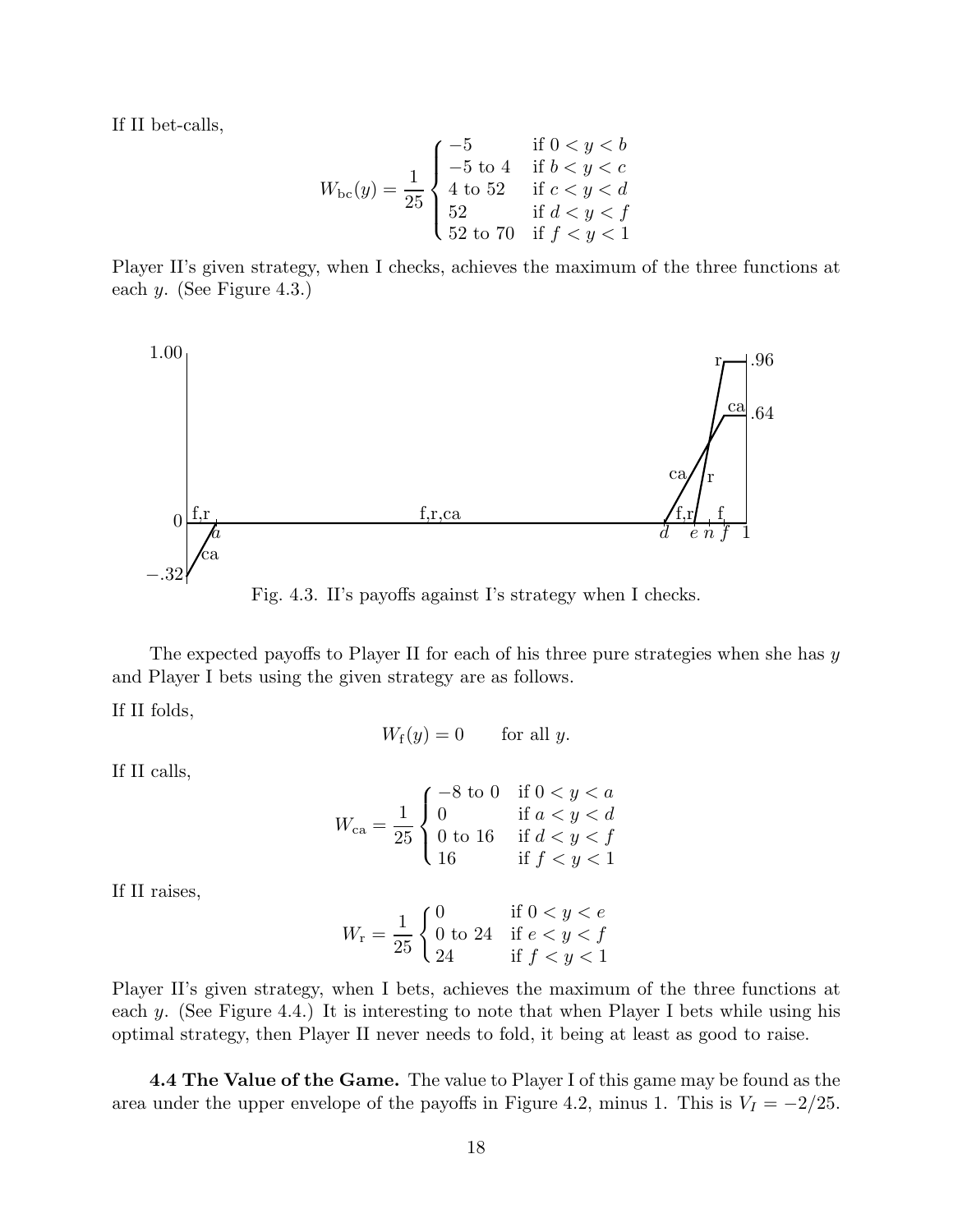![](_page_18_Figure_0.jpeg)

Fig. 4.4. II's payoffs against I's strategy when I bets.

The value for Player II is the negative of this. We see that this game is in favor of Player II.

**4.5 Limit Games.** The methods of this section can also be used to treat Limit Games. In such games, the size of the bet or raise is held fix throughout a round of betting. Often in the last round of betting, the pot size is large compared to the bet size. It is of interest to see how the optimal strategies change in our model if  $R = B$  and if B is small compared to the initial pot size, which above has been taken to be 2.

We consider three cases: the bet size is equal to the initial pot size, the bet size is  $1/3$  the initial pot size, and the bet size is  $1/6$  the initial pot size. It turns out that the form of the optimal strategies is the same as given in (4.1); only the values of the twelve parameters change. These numerical values are given in the following table. The values for the pot-limit case are given for comparison.

|                  | Initial pot size | Pot     |         |       |
|------------------|------------------|---------|---------|-------|
|                  | В                | $3B \,$ | $6B \,$ | limit |
| $\boldsymbol{a}$ | .059             | .069    | .051    | .053  |
| $\it b$          | .511             | .269    | .160    | .513  |
| $\mathcal{C}$    | .526             | .283    | .170    | .533  |
| $\overline{d}$   | .821             | .644    | .555    | .853  |
| $\epsilon$       | .850             | .690    | .595    | .906  |
| $\int$           | .939             | .919    | .910    | .960  |
| $\overline{g}$   | .140             | .117    | .080    | .133  |
| $\boldsymbol{h}$ | .719             | .530    | .443    | .733  |
| $\dot{j}$        | .790             | .609    | .505    | .867  |
| $\boldsymbol{k}$ | .500             | .250    | .143    | .500  |
| $\,m$            | .526             | .283    | .170    | .533  |
| $\boldsymbol{n}$ | .895             | .804    | .752    | .933  |